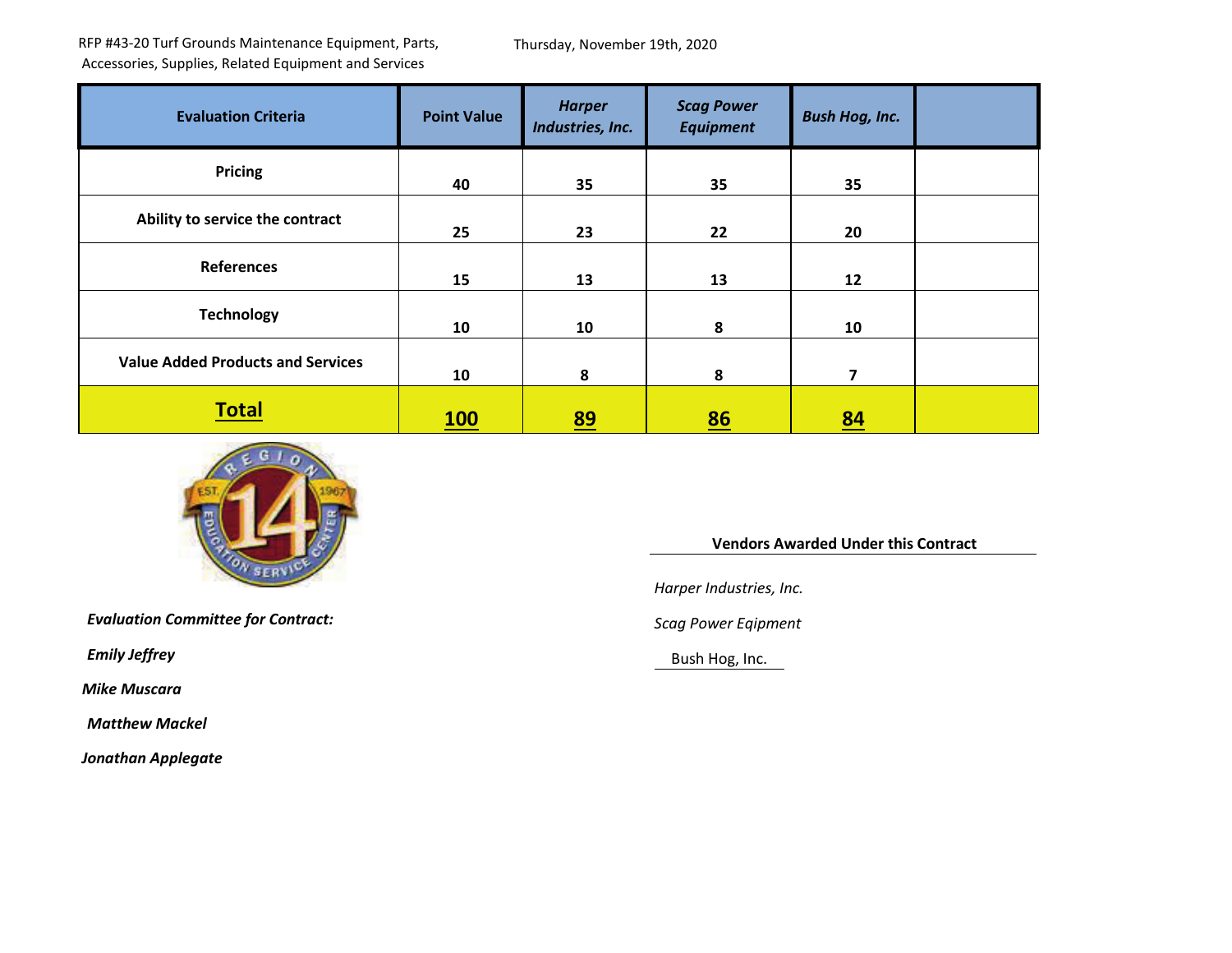

## **#43-20 - Request for Proposal (RFP) for Turf and Grounds Maintenance Equipment, Parts, Accessories, Supplies, Related Equipment, and Services**

## **Project Overview**

| <b>Project Details</b> |                                                                                                                                            |
|------------------------|--------------------------------------------------------------------------------------------------------------------------------------------|
| Reference ID           | #43-20                                                                                                                                     |
| <b>Project Name</b>    | Request for Proposal (RFP) for Turf and Grounds Maintenance<br>Equipment, Parts, Accessories, Supplies, Related Equipment, and<br>Services |
| <b>Project Type</b>    | <b>RFP</b>                                                                                                                                 |
| <b>Open Date</b>       | Oct 06, 2020 6:00 AM CDT                                                                                                                   |
| <b>Close Date</b>      | Nov 19, 2020 2:00 PM CST                                                                                                                   |

## **Seal status**

| <b>Requested Information</b> | Unsealed on              | <b>Unsealed by</b> |  |
|------------------------------|--------------------------|--------------------|--|
| Proposal                     | Nov 19, 2020 2:18 PM CST | Jonathan Applegate |  |
| Pricing                      | Nov 19, 2020 2:18 PM CST | Jonathan Applegate |  |